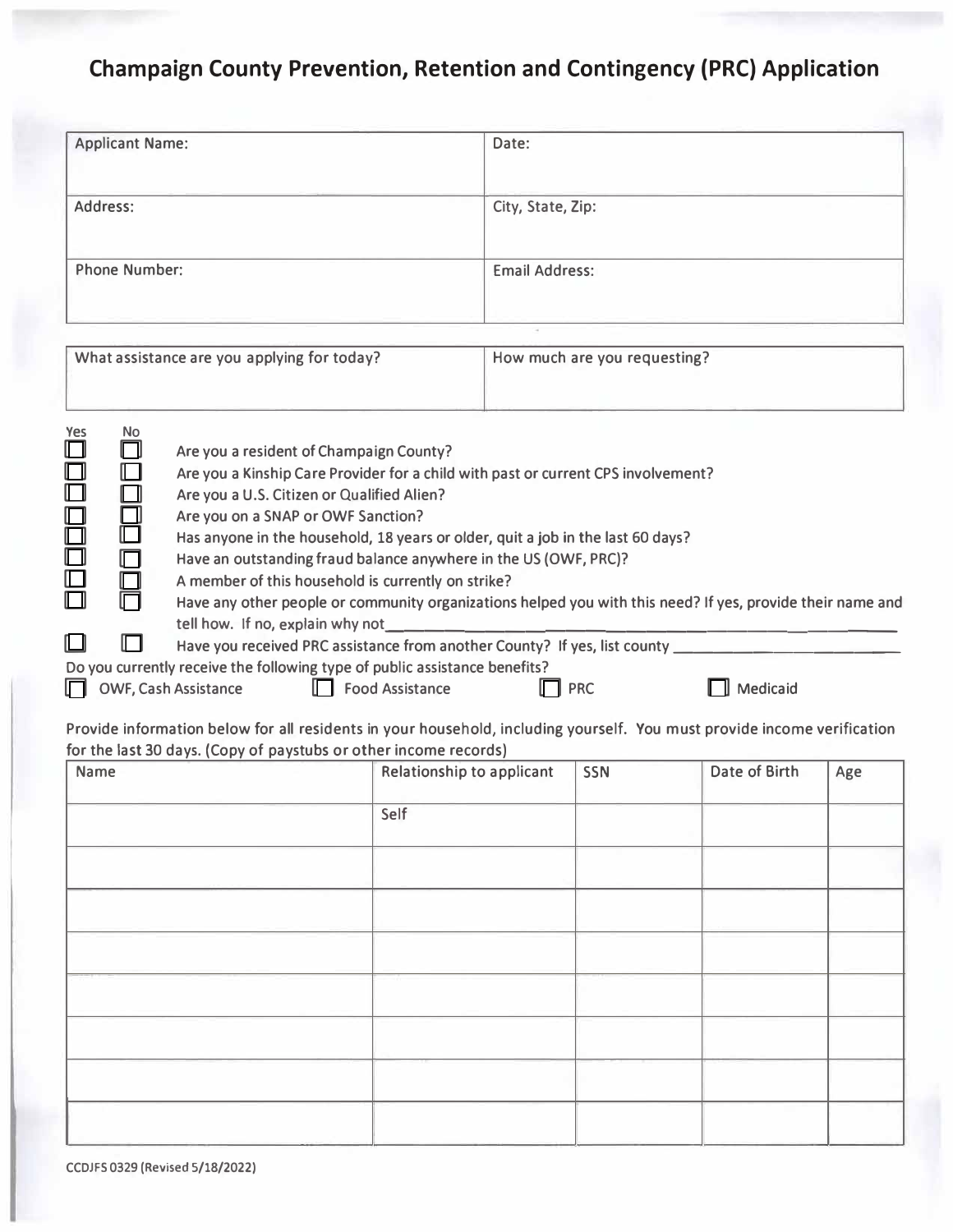# Complete ONLY if you are a non-custodial parent:

# Do you have a minor child(ren) not living with you but residing in the state of Ohio? Yes No

| Child(ren) | <b>SSN</b> | Date of Birth | Age | <b>County of Residence</b> |
|------------|------------|---------------|-----|----------------------------|
|            |            |               |     |                            |
|            |            |               |     |                            |
|            |            |               |     |                            |

#### You must verify any income received by you and the people that live with you.

| <b>Person Receiving Income</b>      | Source of Income                                                                      | Amount/Month                                                                          |
|-------------------------------------|---------------------------------------------------------------------------------------|---------------------------------------------------------------------------------------|
| (Self)                              |                                                                                       |                                                                                       |
|                                     |                                                                                       |                                                                                       |
|                                     |                                                                                       |                                                                                       |
|                                     |                                                                                       |                                                                                       |
|                                     |                                                                                       |                                                                                       |
|                                     | <b>Voter Registration Notification</b>                                                |                                                                                       |
| Would you like to register to vote? |                                                                                       | $\Box$ Yes, I want to register to vote. $\Box$ No, I do not want to register to vote. |
|                                     | If you do not mark yes or no, you will be considered not to want to register to vote. |                                                                                       |

I certify, under penalty of perjury, that all my answers are correct and complete to the best of my knowledge. I understand and agree to provide documents to prove what I have said. I give my consent to Champaign County Department of Job and Family Services to make whatever contacts are necessary to determine my eligibility for assistance and to verify information I have given in this application.

I understand that this application will be considered without regard to race, color, ancestry, **sex,** age, handicap, religion or national origin. I affirm that to the best of my knowledge and belief the answers on this application are complete and correct. I understand the law provides penalty of fine or imprisonment (or both) for anyone convicted of accepting assistance for which he or she is not eligible. I state under penalty of perjury that all information is true and complete to the best of my knowledge.

Applicant Signature Date